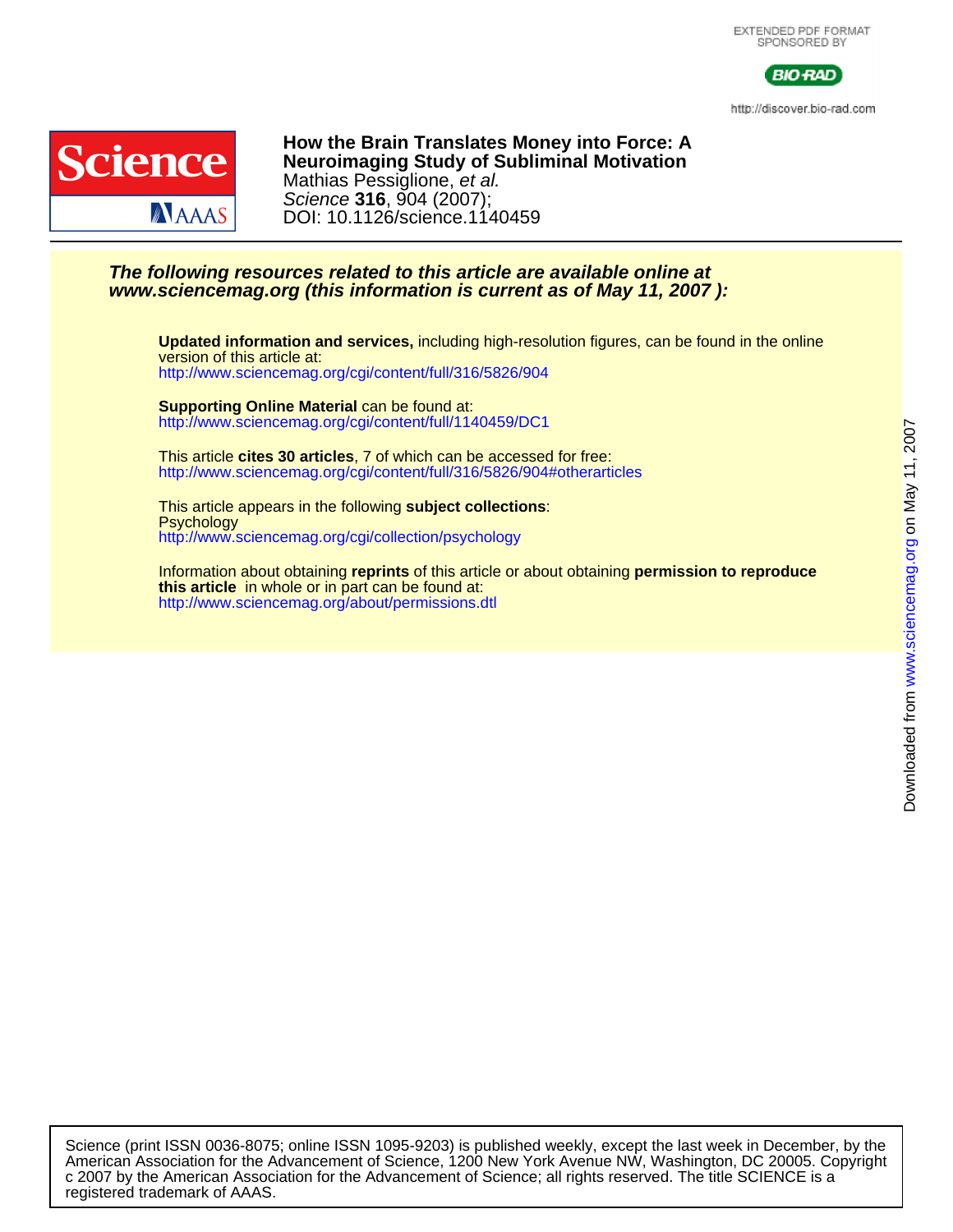## REPORTS

#### References and Notes

- 1. T. Cardozo, M. Pagano, Nat. Rev. Mol. Cell Biol. 5, 739 (2004).
- 2. A. Peschiaroli et al., Mol. Cell 23, 319 (2006).
- 3. N. V. Dorrello et al., Science 314, 467 (2006).
- 4. C. Cenciarelli et al., Curr. Biol. 9, 1177 (1999).
- 5. M. P. Pando, P. Sassone-Corsi, Sci. STKE 2001, re16 (2001).
- 6. U. Schibler, P. Sassone-Corsi, Cell 111, 919 (2002).
- 7. S. Hastings, A. Reddy, E. Maywood, Nat. Rev. Neurosci. 4, 649 (2003).
- 8. H. Okamura, J. Biol. Rhythms 19, 388 (2004).
- 9. M. Gallego, D. M. Virshup, Nat. Rev. Mol. Cell Biol. 8, 139 (2007).
- 10. E. A. Griffin et al., Science 286, 768 (1999).
- 11. K. Kume et al., Cell 98, 193 (1999).
- 12. L. P. Shearman et al., Science 288, 1013 (2000).
- 13. T. K. Sato et al., Nat. Genet. 38, 312 (2006).
- 14. K. Yagita et al., EMBO 1, 21, 1301 (2002).
- 15. A. Balsalobre, F. Damiola, U. Schibler, Cell 93, 929 (1998).
- 16. E. Nagoshi et al., Cell 119, 693 (2004).
- 17. S. I. H. Godinho et al., Science, in press; published online 26 April 2007 (10.1126/science.1141138).
- 18. L. Fu et al., Cell 111, 41 (2002).
- 19. T. Matsuo et al., Science 302, 255 (2003); published online 21 August 2003 (10.1126/science.1086271).
- 20. S. Gery et al., Mol. Cell 22, 375 (2006).
- 21. J. Walisser, C. Bradfield, Dev. Cell 10, 539 (2006).
- 22. We thank L. DiMarcotullio, J. Blau, D. Frescas, J. Rappsilber, and J. Skaar for suggestions; D. Virshup and P. Minoo for reagents; J. Takakashi for Tim cDNA and
- for communicating unpublished results; and T. M. Thor for support. This work was supported by NIH grants R37- CA76584, R01-GM57587, and R21-CA125173, the New York State Breast Cancer Research and Education Fund, the American Italian Cancer Foundation, and the Deutsche Forschungsgemeinschaft.

#### Supporting Online Material

www.sciencemag.org/cgi/content/full/1141194/DC1 Materials and Methods Figs. S1 to S10 References

12 February 2007; accepted 18 April 2007 Published online 26 April 2007; 10.1126/science.1141194 Include this information when citing this paper.

# How the Brain Translates Money into Force: A Neuroimaging Study of Subliminal Motivation

Mathias Pessiglione,  $1.2*$  Liane Schmidt, <sup>2</sup> Bogdan Draganski, <sup>1</sup> Raffael Kalisch, <sup>1</sup> Hakwan Lau,<sup>1</sup> Ray J. Dolan,<sup>1</sup> Chris D. Frith<sup>1</sup>

Unconscious motivation in humans is often inferred but rarely demonstrated empirically. We imaged motivational processes, implemented in a paradigm that varied the amount and reportability of monetary rewards for which subjects exerted physical effort. We show that, even when subjects cannot report how much money is at stake, they nevertheless deploy more force for higher amounts. Such a motivational effect is underpinned by engagement of a specific basal forebrain region. Our findings thus reveal this region as a key node in brain circuitry that enables expected rewards to energize behavior, without the need for the subjects' awareness.

umans tend to adapt the degree of effort they expend according to the magnitude of reward they expect. Such a process has been proposed as an operant concept of motivation  $(1-3)$ . Motivational processes may be obvious, as when a prospector spends days in extreme conditions seeking gold. The popular view is that motivation can also be unconscious, such that a person may be unable to report the goals or rewards that drive a particular behavior. However, empirical evidence on this issue is lacking, and the potential brain mechanisms involved in converting expected rewards into behavioral activation are poorly understood.

We developed an experimental paradigm to visualize unconscious motivational processes, using functional magnetic resonance imaging. A classical approach to trigger unconscious processing is subliminal stimulation, which can be implemented by means of masking procedures. The terminology we use in this report is based on a recent taxonomy  $(4)$ , in which a process is considered subliminal if it is attended but not

reportable. Successful brain imaging studies of subliminal processes have focused so far on processing words (5, 6) as well as emotional stimuli  $(7, 8)$ . In our study, the object of masking was an incentive stimulus for a future action, represented by the amount of reward at stake. The question we asked is whether, and how, the human brain energizes behavior in proportion to subliminal incentives.

We developed an incentive force task, using money as a reward: a manipulation that is consistently shown to activate reward circuits in the human brain (9–11). The exact level of motivation was manipulated by randomly assigning the amount at stake as one pound or one penny. Pictures of the corresponding coins were displayed on a computer screen at the beginning of each trial, between two screenshots of "mask" images (Fig. 1). The reportability of the monetary stakes depended on their display duration, which could be 17, 50, or 100 ms. The perception of the first two durations was determined as subliminal in a preliminary behavioral test, where subjects reported not seeing anything other than the mask. The third duration was consistently associated with conscious perception of the stimuli and their associated amount.

To characterize the effects of the monetary stakes, we recorded not only brain activity but also skin conductance and hand-grip force. Skin conductance response (SCR) is linked to autonomic sympathetic arousal (12) and is thereafter interpreted as reflecting an affective evaluation of the monetary stake. Hand-grip force is understood to be a measure of behavioral activation. Online visual feedback of the force exerted was displayed as a fluid level moving up and down within a thermometer depicted on the screen (Fig. 1). Subjects were instructed that the higher the fluid level rose, the more of the monetary stake they would get to keep. At the end of the trial, subjects were given visual



Fig. 1. The incentive force task. Successive screens displayed in one trial are shown from left to right, with durations in ms. Coin images, either one pound  $(f1)$  or one penny (1p), indicate the monetary value attributed to the top of the thermometer image. The fluid level in the thermometer represents the online force exerted on the hand grip. The last screen indicates cumulative total of the money won so far.

<sup>&</sup>lt;sup>1</sup>Wellcome Trust Centre for NeuroImaging, Institute of Neurology, University College London, 12 Queen Square London WC1N 3BG, UK. <sup>2</sup>Institut National de la Santé et de la Recherche Médicale, Unité 610, Centre de Neuroimagerie de Recherche, Groupe Pitié-Salpêtrière, Université Pierre et Marie Curie, 47 Boulevard de l*'*Hôpital, F-75013 Paris, France.

<sup>\*</sup>To whom correspondence should be addressed. E-mail: pessigli@ccr.jussieu.fr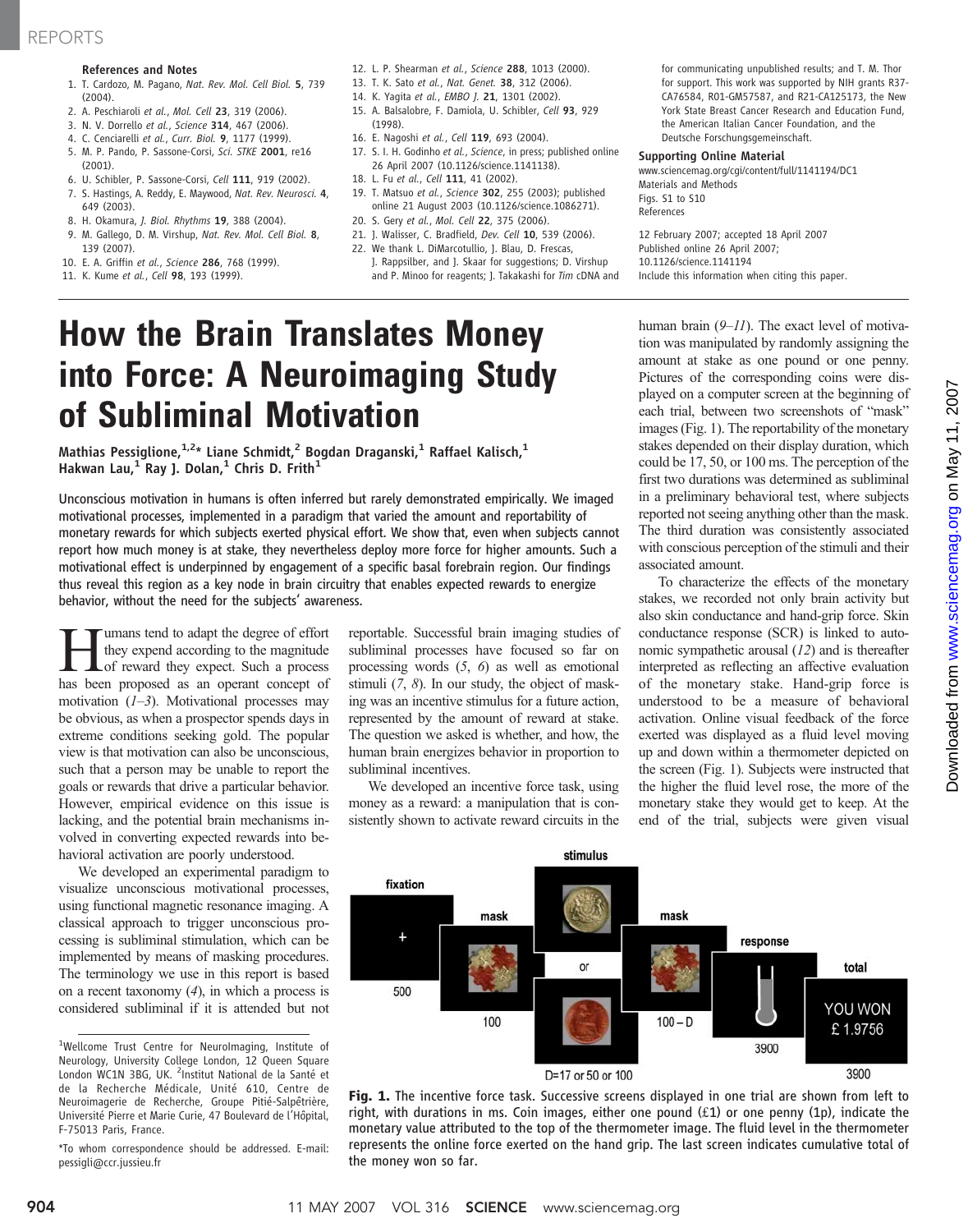feedback of the amount of money that they had accumulated. Thus, this cumulative total was increased after every trial, though negligibly so when one penny was at stake.

Fig. 2. SPMs of brain activity. Voxels displayed in gray on glass brains showed a significant effect at  $P < 0.05$  after correction for multiple comparisons over the entire brain. The [x, y, z] coordinates of the different maxima refer to the Montreal Neurological Institute (MNI) space. Axial and coronal slices were taken at global maxima of interest indicated by red symbols on the glass brains. SPMs are shown at a lower threshold  $(P < 0.001,$ uncorrected) and were superimposed on the average structural scan to localize significant activations. The images in the left column show regression with the amount



For the analysis of brain activity, we first examined the main contrast between monetary stakes, in the conscious condition, at the time of stimulus onset (Fig. 2, middle column). After

of force produced, whatever the condition. The images in the middle column show contrast between conscious pounds and pennies trials (£1 to 1p, 100 ms). For this contrast, SPMs were coregistered with an atlas of the basal ganglia (right column). Caudate, putamen, and accumbens are shown in green; external and internal pallidum are shown in blue, with limbic sectors in violet.

Fig. 3. Main effects of stimulus duration. (A) Incentive force task. Time courses were averaged across trials for the different stimuli (black lines indicate £1 and white lines indicate 1p) and durations (thin, intermediate, and thick lines indicate 17, 50, and 100 ms, respectively). Time 0 corresponds to the moment of stimulus display. The histograms indicate the effect of motivation (£1 to 1p), and the error bars indicate SEM. Pallidal activation is expressed as percentage of blood oxygen level– dependent signal change. Force and skin conductance are expressed in proportion of the highest measure.  $(B)$ Perception task. Stimuli were the same as in (A). Possible responses were "seen £1," "seen  $1p$ ," "guess  $£1$ ," and "guess 1p." A "correct" re-



sponse means that the subject chose the stimulus that had been displayed. A "seen" response means that the subject perceived all or part of the stimulus. Error bars indicate SEM.

correction for multiple comparisons over the whole brain (family-wise error,  $P < 0.05$ ), the only significant activation was located bilaterally in the basal forebrain, bordering several structures encompassing the ventral striatum, ventral pallidum (VP), extended amygdala, and basal nucleus of Meynert. These structures have been conceptualized as forming output channels for the limbic system, which is devoted to emotional and motivational functions  $(13)$ . According to fiber tracing studies, reward-related information may access these structures either by a subcortical route via the hippocampus and/or amygdala or by a cortical route via the orbitofrontal and/or anterior cingulate areas  $(14–17)$ .

To improve anatomical localization, we coregistered the statistical parametric map (SPM) with a recent histology-based atlas of the basal ganglia, which was designed to distinguish between functional territories (18, 19). Activation foci overlapped with limbic territories of both external and internal pallidal segments (Fig. 2, right column), which together form the VP. The main inputs to the VP come from the ventral striatum, where reward-related activations have been consistently found (9–11). VP activation might denote engagement of the same ventral striato-pallidal pathway, with a shift in its expression being related to the nature of the upcoming task. More specifically, ventral striatal activity has been linked to reward prediction and reward prediction error during learning (20, 21). Rather than concentrating on learning, our design focused on motivation during effort, which elicited specific processing in the VP. Our finding accords well with evidence in rodents, showing that VP neurons encode rewarding properties of environmental stimuli (22), and suggests a role for the VP in incentive motivation. Furthermore, lowering the threshold  $(P < 0.001$ , uncorrected) revealed that activation extended posteriorly, within nonlimbic territories of the pallidum, pointing out a plausible route by which the VP may influence cortical motor areas (14, 15).

To dissociate motivation per se from force production, we next examined brain activity that was linearly related to the amount of force produced, whatever the condition (Fig. 2, left column). After correction for multiple comparisons over the whole brain (family-wise error,  $P <$ 0.05), significant activations were found in the supplementary motor area (SMA) and in the primary motor area (M1). Unlike the pallidum, these structures have previously been shown to activate in relation with the amount of force produced (23–25). Moreover, M1 activation was observed on the left side, which was consistent with the use of the right hand for the task, whereas pallidal activation was bilateral. Thus, in our analysis, the dissociation was clear-cut, probably reflecting the fact that monetary stakes were constant throughout the task, while grip force decreased trial after trial, probably as a result of fatigue (fig. S1). Such dissociation suggests that